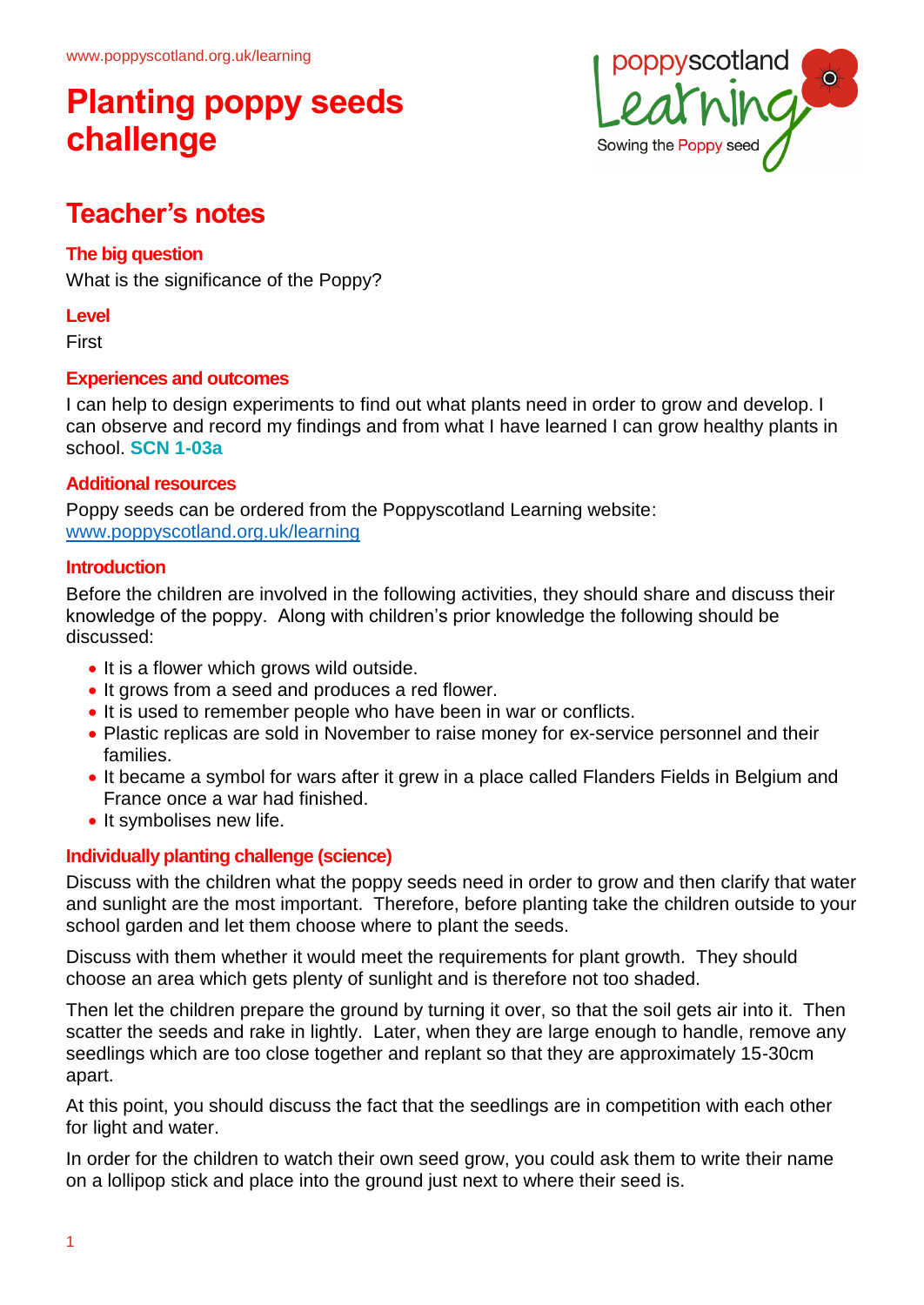

### **Learning intention**

- I am learning about the best conditions needed for a seed to grow.
- I am learning how to plant a seed.

### **Success criteria**

- I can plant my own poppy seed in a suitable area of the playground.
- I can prepare the soil so that the seed can grow.
- I can talk about things that a seed needs to grow, for example water and light.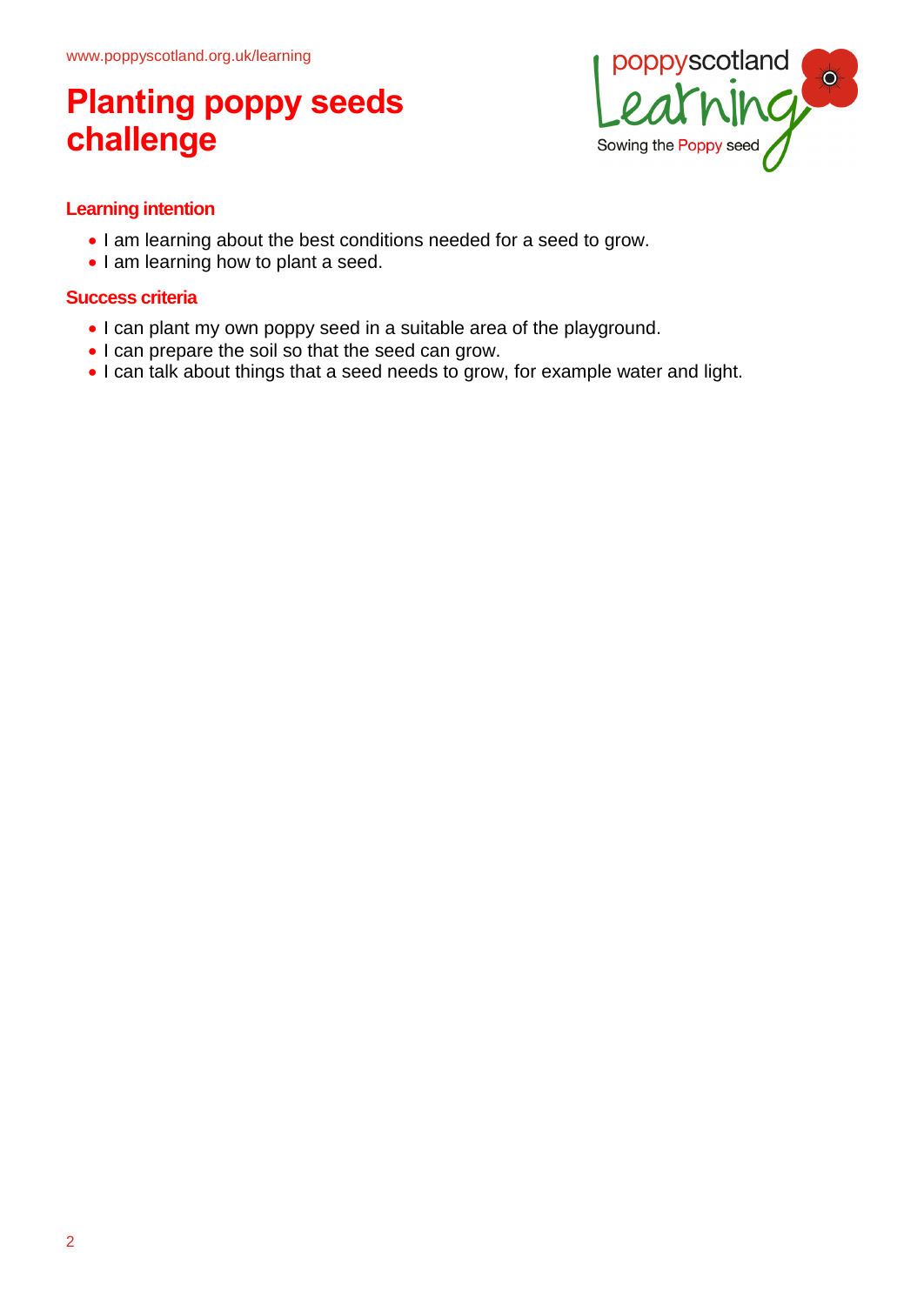

### **What progress have I made today?**

Which box have you achieved today?

| <b>Early level</b><br>I can explore, observe and discuss basic<br>needs of plants.<br>Some basic needs are                                              | 1 <sup>st</sup> level<br>I can observe and explain the outcomes from<br>growing plants in different conditions, for<br>example, light, water, air, soil/nutrients and<br>heat.<br>Plants grow quickly when |
|---------------------------------------------------------------------------------------------------------------------------------------------------------|------------------------------------------------------------------------------------------------------------------------------------------------------------------------------------------------------------|
| $2nd$ level<br>I can use findings from the investigation to<br>explain the effects of fertilisers on plant<br>growth.<br>The effects of fertilisers are |                                                                                                                                                                                                            |